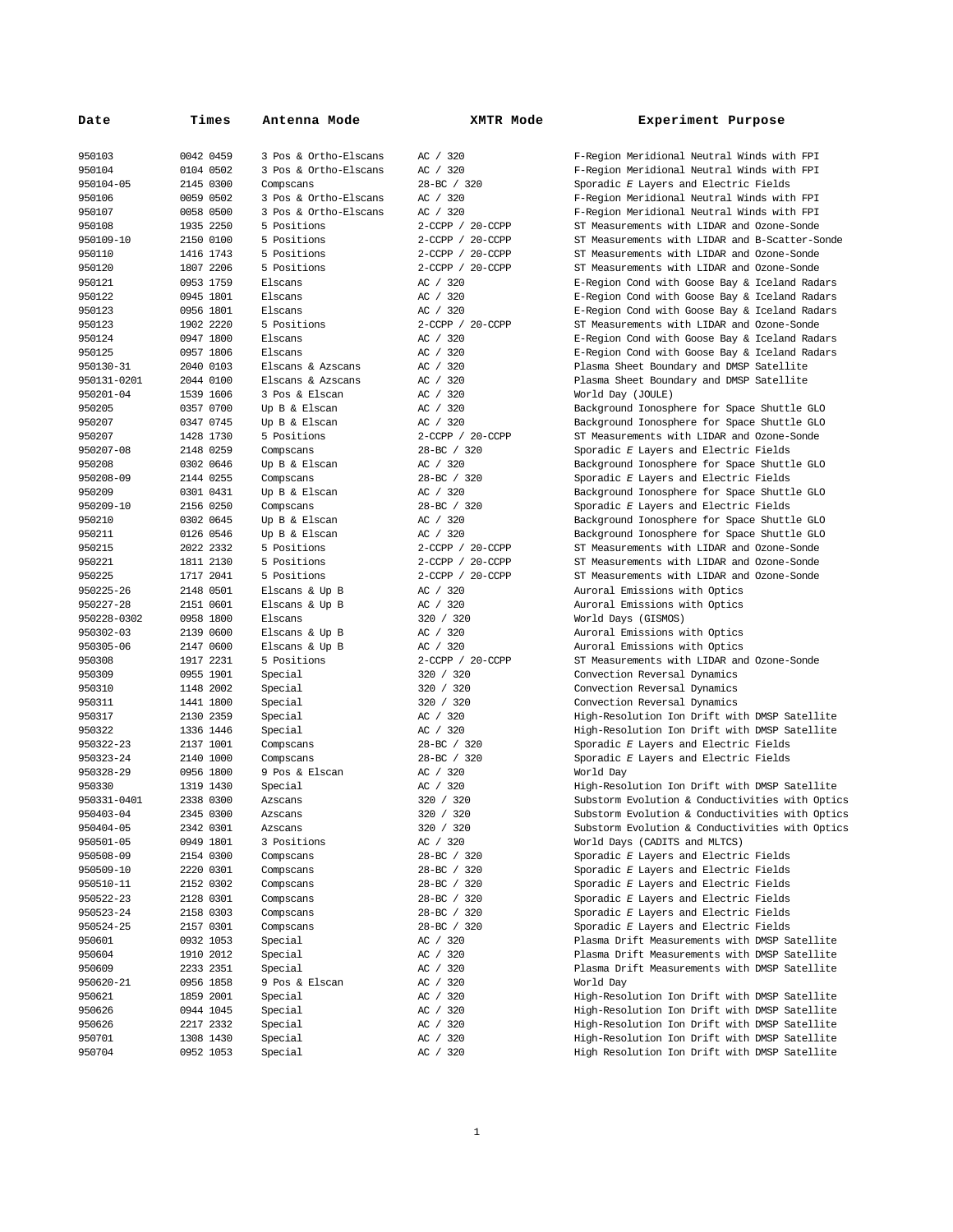| Date             | Times                  | Antenna Mode                   | <b>XMTR Mode</b>       | Experiment Purpose                                               |
|------------------|------------------------|--------------------------------|------------------------|------------------------------------------------------------------|
| 950707           | 1538 2002              | Special                        | 320 / 320              | Dynamics of the Convection Reversal Boundary                     |
| 950716           | 1854 2008              | Special                        | AC / 320               | High-Resolution Ion Drift with DMSP Satellite                    |
| 950717-18        | 2326 0301              | Compscans                      | 28-BC / 320            | Sporadic E Layers and Electric Fields                            |
| 950718           | 1312 1441              | Special                        | AC / 320               | High-Resolution Ion Drift with DMSP Satellite                    |
| 950718-19        | 2157 0300              | Compscans                      | 28-BC / 320            | Sporadic E Layers and Electric Fields                            |
| 950719-20        | 2140 0303              | Compscans                      | 28-BC / 320            | Sporadic E Layers and Electric Fields                            |
| 950720-21        | 2145 0306              | Compscans                      | 28-BC / 320            | Sporadic E Layers and Electric Fields                            |
| 950721           | 0947 1048              | Special                        | AC / 320               | High-Resolution Ion Drift with DMSP Satellite                    |
| 950721-22        | 2351 0502              | Elscans                        | 320 / 320              | LLBL Measurements with ISTP Satellites                           |
| 950725           | 1945 2010              | Special                        | 320 / 320              | System Calibration                                               |
| 950726           | 1244 1258              | Special                        | 320 / 320              | System Calibration                                               |
| 950726           | 1334 1438              | Special                        | AC / 320               | High-Resolution Ion Drift with DMSP                              |
| 950726           | 1449 1742              | Special                        | 320 / 320              | System Calibration                                               |
| 950727           | 1708 1857              | Special                        | 320 / 320              | System Calibration                                               |
| 950730           | 2241 2347              | Special                        | AC / 320               | High-Resolution Ion Drift with DMSP Satellite                    |
| 950731-0801      | 2135 0600              | Compscans                      | 28-BC / 320            | Sporadic E Layers and Electric Fields                            |
| 950801-02        | 2142 0502              | Compscans                      | 28-BC / 320            | Sporadic E Layers and Electric Fields                            |
| 950802           | 1850 2006              | Special                        | AC / 320               | High-Resolution Ion Drift with DMSP Satellite                    |
| 950802-03        | 2151 0326              | Compscans                      | 28-BC / 320            | Sporadic E Layers and Electric Fields                            |
| 950803-04        | 2147 0404              | Compscans                      | 28-BC / 320            | Sporadic E Layers and Electric Fields                            |
| 950804-05        | 2151 0455              | Compscans                      | 28-BC / 320            | Sporadic E Layers and Electric Fields                            |
| 950807           | 1240 1645              | Up B                           | BCPP / 0               | Detection of Polar Mesospheric Summer Echoes                     |
| 950807           | 2221 2323              | Special                        | AC / 320               | High-Resolution Ion Drift with DMSP Satellite                    |
| 950808           | 0035 0418              | Vertical                       | BCPP / 0               | Detection of Polar Mesospheric Summer Echoes                     |
| 950808-09        | 2027 0005              | Vertical                       | BCPP / 0               | Detection of Polar Mesospheric Summer Echoes                     |
| 950809           | 0946 1801              | Special                        | 320 / 320              | Dynamics of the Convection Reversal Boundary                     |
| 950810           | 0941 1801              | Special                        | 320 / 320              | Dynamics of the Convection Reversal Boundary                     |
| 950811           | 0946 1801              | Special                        | 320 / 320              | Dynamics of the Convection Reversal Boundary                     |
| 950811-12        | 1805 0030              | Special                        | 2-CCPP / 20-CCPP       | ST Measurements with Clemson U ST Radar                          |
| 950812           | 0943 1801              | Special                        | 320 / 320              | Dynamics of the Convection Reversal Boundary                     |
| 950814-15        | 2147 0305              | Compscans                      | 28-BC / 320            | Sporadic E Layers and Electric Fields                            |
| 950815           | 1126 1730              | Special                        | 2-CCPP / 20-CCPP       | ST Measurements with Clemson U ST Radar                          |
| 950815-16        | 2137 0300              | Compscans                      | 28-BC / 320            | Sporadic E Layers and Electric Fields                            |
| 950816           | 1120 1830              | Special                        | 2-CCPP / 20-CCPP       | ST Measurements with Clemson U ST Radar                          |
| 950816-17        | 2139 0301              | Compscans                      | 28-BC / 320            | Sporadic E Layers and Electric Fields                            |
| 950817-18        | 2247 0404              | Elscans                        | 320 / 320              | LLBL Measurements with ISTP Satellites                           |
| 950818-19        | 2148 0305              | Compscans                      | 28-BC / 320            | Sporadic E Layers and Electric Fields                            |
| 950822-24        | 0946 1801              | Elscans                        | 320 / 320              | World Days (GISMOS)                                              |
| 950824           | 2250 2333              | Special                        | AC / 320               | High-Resolution Ion Drift with DMSP Satellite                    |
| 950827           | 1902 2009              | Special                        | AC / 320               | High-Resolution Ion Drift with DMSP Satellite                    |
| 950828-29        | 2246 0404              | Elscans                        | 320 / 320              | LLBL Measurements with ISTP Satellites                           |
| 950829           | 1332 1434              | Special                        | AC / 320               | High-Resolution Ion Drift with DMSP Satellite                    |
| 950901<br>950906 | 0948 1050<br>1157 1600 | Special                        | AC / 320               | High-Resolution Ion Drift with DMSP Satellite                    |
| 950907           | 1134 1600              | Up B & Elscan<br>Up B & Elscan | 450 / 320<br>450 / 320 | Upward Field-Aligned Ion Flows<br>Upward Field-Aligned Ion Flows |
| 950908           |                        | Up B & Elscan                  |                        | Upward Field-Aligned Ion Flows                                   |
|                  | 1158 1601              |                                | 450 / 320              |                                                                  |
| 950910           | 2237 2350              | Special                        | AC / 320               | High-Resolution Ion Drift with DMSP Satellite                    |
| 950911<br>950912 | 1145 1601<br>1149 1604 | Up B & Elscan<br>Up B & Elscan | 450 / 320<br>450 / 320 | Upward Field-Aligned Ion Flows<br>Upward Field-Aligned Ion Flows |
| 950913           | 1903 2004              | Special                        | AC / 320               | High-Resolution Ion Drift with DMSP Satellite                    |
| 950914           | 1047 1714              | Azscan & Elscan                | 320 / 320              | Dayside Oval F-Region Plasma Enhancements and Flow               |
| 950915           | 1038 1701              | Azscan & Elscan                | 320 / 320              | Dayside Oval F-Region Plasma Enhancements and Flow               |
| 950916-17        | 2135 0604              | Elscans                        | 320 / 320              | LLBL Measurements with ISTP Satellites                           |
| 950918           | 1116 1258              | Special                        | 320 / 320              | System Calibration                                               |
| 950926           | 0925 1022              | Special                        | AC / 320               | High-Resolution Ion Drift with DMSP Satellite                    |
| 950927-28        | 0951 0753              | 9 Pos & Elscan                 | 320 / 320              | World Day (SUNDIAL)                                              |
| 950929-30        | 1948 0200              | Compscans                      | 28-BC / 320            | Sporadic E Layers and Electric Fields                            |
| 950930-1001      | 1939 0204              | Compscans                      | 28-BC / 320            | Sporadic E Layers and Electric Fields                            |
| 951001-02        | 1938 0025              | Compscans                      | 28-BC / 320            | Sporadic E Layers and Electric Fields                            |
| 951005-06        | 2242 0509              | Elscans                        | 320 / 320              | LLBL Measurements with ISTP Satellites                           |
| 951006-07        | 2239 0503              | Elscans                        | 320 / 320              | LLBL Measurements with ISTP Satellites                           |
| 951022           | 2217 2352              | Special                        | AC / 320               | High-Resolution Ion Drift with DMSP Satellite                    |
| 951023-27        | 1552 1603              | 3 Positions                    | 0 / 320                | World Days (CADITS & MLTCS)                                      |
| 951030           | 0752 1100              | 9 Pos & Elscan                 | AC / 320               | High-Resolution Ion Drift with DMSP Satellite                    |
| 951030-31        | 1847 0102              | Compscans                      | 28-BC / 320            | Sporadic E Layers and Electric Fields                            |
|                  |                        |                                |                        |                                                                  |